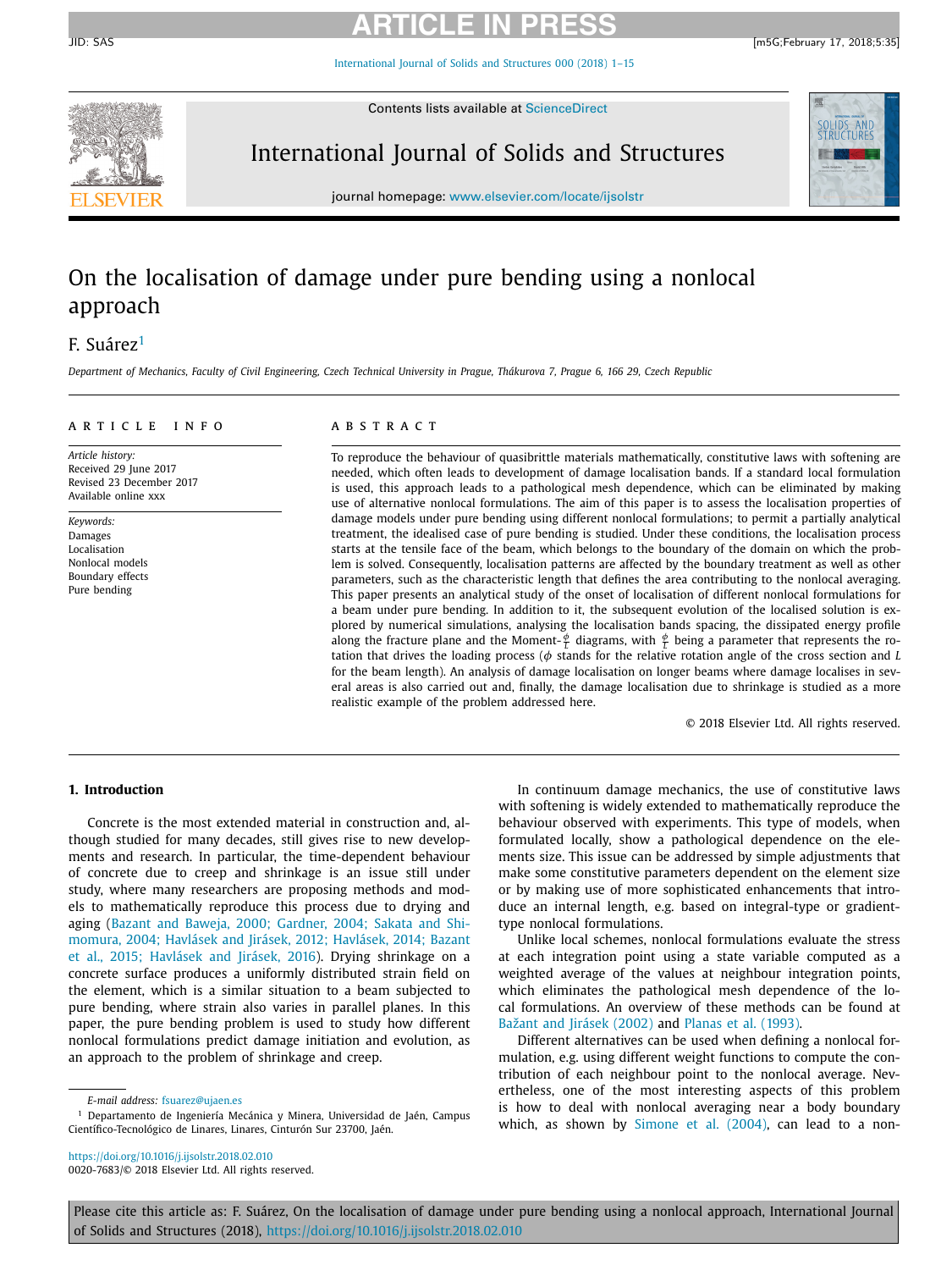physical damage initiation away from the crack tip; a good study on this topic can be found in [Havlásek](#page--1-0) et al. (2016). As shown by Jirásek et al. [\(2004\)](#page--1-0) and analysed by Grassl et al. [\(2014\),](#page--1-0) using standard averaging procedures may result in excessive spurious energy dissipation close to boundaries for notched specimens. To reduce these effects, alternative approaches have been proposed to obtain the average nonlocal value, some making the weight functions [dependent](#page--1-0) on the distance to the boundary (Bolander Jr and Hikosaka, 1995; Krayani et al., 2009; Bažant et al., 2010) and some making them dependent on the stress state (Bažant, 1994; Jirásek and Bažant, 1994; Giry et al., 2011). Here, another [interesting](#page--1-0) approach will be used, which was proposed by [Polizzotto](#page--1-0) (2002) and Borino et al. [\(2003\)](#page--1-0) and which will be referred to as the local complement method.

The aim of the present paper is to assess the localisation properties of nonlocal damage models under bending. To permit a partially analytical study and to display the fundamental properties of various formulations, the idealised case of uniform bending is studied. Therefore, the beam is considered to have a constant cross section and to be subjected to a uniformly distributed bending moment and zero normal force.

Six boundary treatments to compute the nonlocal values near the body boundaries are compared: standard scaling, local complement, two variations of a stress-based approach and two distancebased approaches. Furthermore, three weight functions are utilised to obtain the nonlocal values and their performance compared.

To analyse the possible combinations of boundary treatments and weight functions, two approaches are used. First, a simple analytical model is developed to observe how each of them computes the nonlocal strain profile of the beam cross-section under elastic conditions. This helps to understand why damage is developed earlier in some cases and helps to decide which alternative is more accurate compared to the expected elastic strain profile.

In addition to the analytical study, a finite element model is built to study the problem. When a nonlocal approach is used for modelling fracture on a beam subjected to pure bending, fracture numerically concentrates in equispaced bands, here the influence of each nonlocal formulation and the effect of the characteristic length *R* are investigated. Therefore, this model represents an infinite beam under pure bending; to do so, periodic boundary conditions are defined. This model is computed for several averaging schemes and several values of the characteristic length *R* to compare how each of them affects the localisation pattern. The localisation bands spacing is analysed, together with the Moment- $\frac{\phi}{L}$  diagram, with  $\frac{\phi}{L}$  being the parameter representing the rotation that drives the loading process in the model ( $\phi$  represents the rotation angle of the cross section and *L* the beam length), and the dissipated energy profile along the cross-section where damage is developed. Additionally, the evolution of damage on longer beams, where localisation takes place in several areas at the same time, is addressed.

Finally, to study a more realistic problem, an example of the effect of shrinkage on the localisation of damage is presented, which is a common situation in most concrete structures and produces similar effects as pure bending on the problem. This is carried out using a staggered scheme, that is to say, computing two physical models in parallel; the first one reproduces shrinkage and feeds the second model, which reproduces damage evolution as a consequence of strains due to shrinkage.

#### **2. Nonlocal formulations**

When using local formulations of damage models, there exists a mesh-dependence that makes it difficult to ensure that the result obtained is fully representative of the problem under consideration. To avoid this problem, nonlocal formulations allow to evaluate damage using nonlocal values of strain, that is to say, using a value of the equivalent strain computed as an average value of the Gauss point under consideration and those neighbours at a distance that is defined by a parameter with the dimension of length, usually referred to as the nonlocal characteristic length, which will be here denoted as *R*, following the notation by Grassl et al. [\(2014\).](#page--1-0) To obtain this average value, different formulations can be applied and, depending on them, the result can have significant consequences on the final solution of the problem. In this section, these differences are analysed for the onset of localisation on a beam under pure bending.

On one hand, to compute the average strain at a certain Gauss point, the contribution of each neighbour is weighted depending on its distance *s* to the Gauss point of interest. To obtain the weight  $\alpha_0$  for each contributing point, different weight functions can be used; in this study the following have been considered:

• Gaussian function

$$
\alpha_0(s) = \exp\left(-\frac{s^2}{R^2}\right)
$$
  
• Exponential function

$$
\alpha_0(s) = \exp\left(-\frac{s}{R}\right)
$$

• Bell-shaped function:

$$
\alpha_0(s) = \left(1 - \frac{s^2}{R^2}\right)^2
$$

where  $\langle \cdot \rangle$  denotes the Macaulay brackets:

 $\lambda$ 

$$
\langle x \rangle = \begin{cases} 0 & \text{if } x < 0 \\ x & \text{if } x \ge 0 \end{cases}
$$

The shape of these functions can be observed in [Fig.](#page--1-0) 1. It is interesting to note that the bell-shaped function is equal to 0 for values of *s* greater than *R*, while the other two, Gaussian and exponential functions, are extended beyond *R*, with the first of which being extended up to  $\approx$  2.5*R* and the second up to  $\approx$  6*R*.

On the other hand, when close to a boundary, the area considered for averaging the strain value extends out of the body limits; to face this issue, the weight function can be scaled using different techniques. In this study, the following scaling techniques are considered:

- Standard scaling
- Local complement
- Distance-based scaling
- Stress-based scaling

#### *2.1. Description of the nonlocal scaling options*

The nonlocal strain is obtained using the following expression:

$$
\bar{\varepsilon}(\mathbf{x}) = \int_{V} \alpha(\mathbf{x}, \xi) \tilde{\varepsilon}(\xi) \, \mathrm{d}\xi \tag{1}
$$

where **x** stands for the coordinates of the point where the nonlocal value is computed (it will be referred to as point of interest in the future), *ξ* for the coordinates of each of the points that contribute to the nonlocal value (which in the case of the bell-shaped function correspond to those at a distance  $\leq R$ ; in the case of the Gauss function and the exponential function, these correspond to those at a distance  $\leq$  2.5*R* and  $\leq$  6*R*, respectively) and  $\tilde{\varepsilon}(\xi)$  for the equivalent strain at *ξ*.

Therefore, this expression provides a weighted average of the local equivalent strain by integrating the value of the local equivalent strain  $\tilde{\varepsilon}$  at each point  $\xi$  and applying a weight function  $\alpha$ .

Please cite this article as: F. Suárez, On the localisation of damage under pure bending using a nonlocal approach, International Journal of Solids and Structures (2018), <https://doi.org/10.1016/j.ijsolstr.2018.02.010>